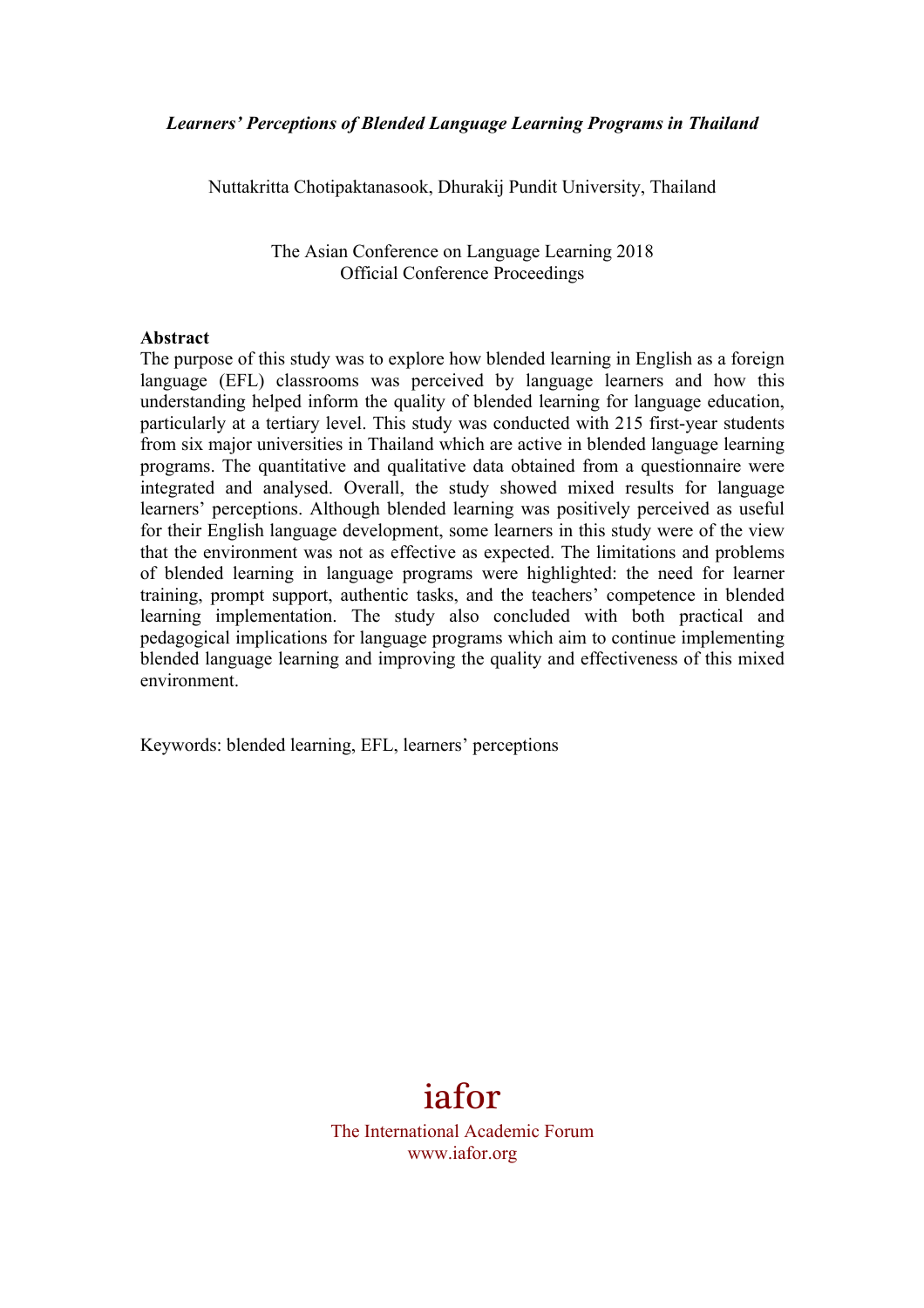### **Introduction**

Blended learning has become a recent trend and a predominant pedagogical practice in language education for a very long time (see Gruba & Hinkelman, 2012; Marsh, 2012; McCarthy, 2016; Tomlinson & Whittaker, 2013). This is particularly the case for the mainstream tertiary education which has been moving towards instructional transformation and a new paradigm in language learning and teaching, and which has been gaining pace in the adoption of blended curriculum (Neumeier, 2005). It is evident that blended learning continues to be of great interest to practitioners in the fields of English language teaching (ELT) and computer-assisted language learning (CALL), and there is a great deal of discussion about its effectiveness for language learning. For instance, blended learning has been recognised as an effective way to create language learning opportunities (Marsh, 2012) both within and beyond the language classroom (Sharma & Barrett, 2007), change the way learners experience language learning (Gleason, 2013), foster learner autonomy and motivation (Murphy & Hurd, 2011; Nahdaleni & Dharmawan, 2016), and enhance second language acquisition (SLA) (Bañados, 2006; Zapata & Sagarra, 2007).

Notwithstanding the need for achieving the full pedagogical benefits of blended learning and for preparing students for learning in the 21st century to become proficient blended learners, there has been relatively little discussion, especially in the Thai EFL context from the primary to tertiary levels in both public and private education, about blended language learning from learners' perspectives. Particularly, what is still unclear is whether blended learning is perceived as useful for EFL learning and how learners' perceptions inform benefits, difficulties, and suggestions to ensure successful implementation of the blended courses. This study, therefore, attempted to investigate these questions.

### **Blended Language Learning**

In the last few years, technology has become an integral part of many second and foreign language (L2) courses (Chapelle, 2003; Levy, Hubbard, Stockwell, & Colpaert, 2014; Stockwell, 2012). Computers, Internet, tablets, digital games, and even smart phones have made their way into language classrooms. Among different approaches to the incorporation of technology in classroom-based language learning and teaching, blended learning is a recent development. The term 'blended learning' has a range of meanings in literature, which is not at all a new phenomenon in ELT where each term seems to have varied interpretations. Sharma and Barrett, for instance, refer to blended learning as "a language course which combines a face-toface (f2f) classroom component which an appropriate use of technology" (2007, p. 7). They argue that by integrating technology into a language course, language teachers are adding value to the teaching.

While the term has many wide-ranging definitions, within the language education especially in the context of this study, blended learning is generally defined as a learning environment that combines f2f and CALL. In other words, blended learning in the language classroom involves the use of CALL for the delivery of language instruction and can have different models – from mostly f2f, to mostly CALL components, to a right balance between the two. The term CALL includes a wide variety of tools, such as the Internet, CD-ROMs, mobile technologies, interactive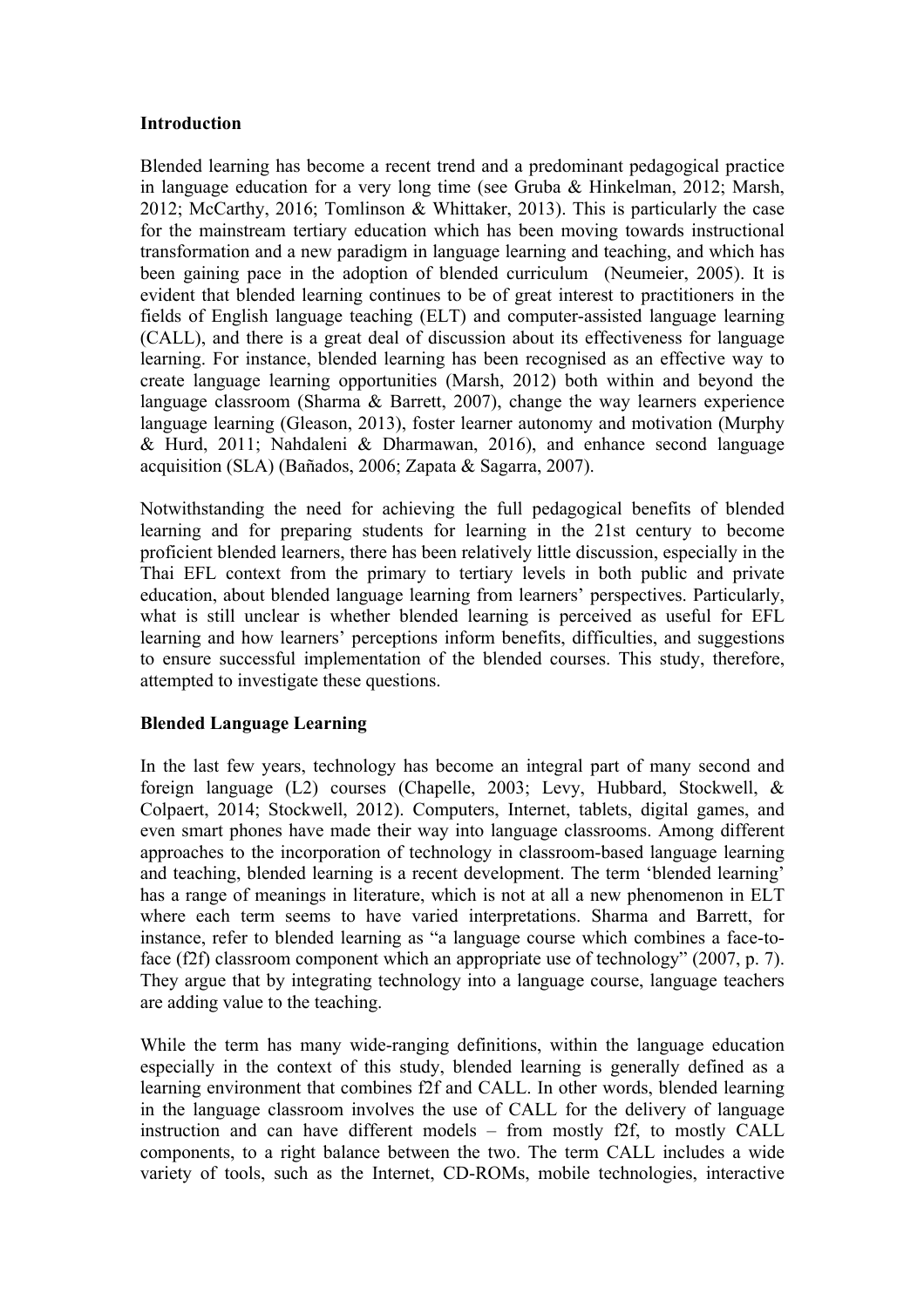whiteboards, software, digital games, applications, and other online technologies. It also covers the use of computer technologies as a means of communication, such as computer-mediated communication (CMC) in the forms of chat, email, and environments, including social networking and virtual learning environments which allow teachers to enrich their courses, as well as blended learning which caters for greater language learning opportunities, not only inside but also beyond the classroom.

The last decade has seen a dramatic expansion in the use of blended learning for language development. For example, many higher educational institutions today are using blended learning as a supplementary way to developing learners' vocabulary knowledge. The assumption that blended learning would contribute to the development of vocabulary knowledge is rooted in principles of vocabulary learning. In a case study, Pazio (2010) investigated the effectiveness of the use of blended learning to teaching a foreign language class in which the f2f component was blended with asynchronous CMC in the form of email exchanges between a Polish learner of English and a native speaker of English. In this study, the effectiveness was measured in terms of the expansion of vocabulary knowledge. The findings indicated that email correspondence, when incorporated as part of the course, could help the student to expand her vocabulary, eliminated spelling mistakes, and influenced her writing complexity.

A recent investigation (Tosun, 2015) examined the effects of blended learning strategy in teaching vocabulary and the students' perceptions of blended learning approach in learning vocabulary. Forty students from two intensive English classes at a school in Turkey took part in the study. While experimental group studied the target vocabulary items through blended learning strategies, the control group learned the same vocabulary items through traditional way of vocabulary teaching. After the 6 week instruction, a paper-based vocabulary test was administered to both groups of students. Unlike other previous studies which tend to show positive effects of blended learning on language learning outcome, the findings of this study indicated that the blended learning strategy used could not improve the students' vocabulary knowledge. Possibly, this failure was attributed to the short duration of the study. As for the qualitative data, semi-structured interviews were used to identify students' views on blended learning in terms of the advantages and disadvantages of blended learning, and their suggestions on improving blended learning environment. Although students were satisfied with the blended learning strategy employed in teaching vocabulary and preferred it to the traditional learning, they did not want to spend time studying new vocabulary items outside the classroom time due to their lack of motivation. The most obvious implication is that for the successful implementation of blended learning, the tools/activities should be selected in accordance with learner's particular needs and interests.

# **Blended Learning from Learners' Perspectives**

Sagarra and Zapata (2008) investigated the perceptions of 245 language learners towards the use of online workbook over two consecutive semesters. Each week, these learners attended a four-hour blended Spanish course and completed one set of online homework for a total of 24 weeks (12 week per semester). After eight months of learners' exposure to the online workbook, their perceptions towards the workbook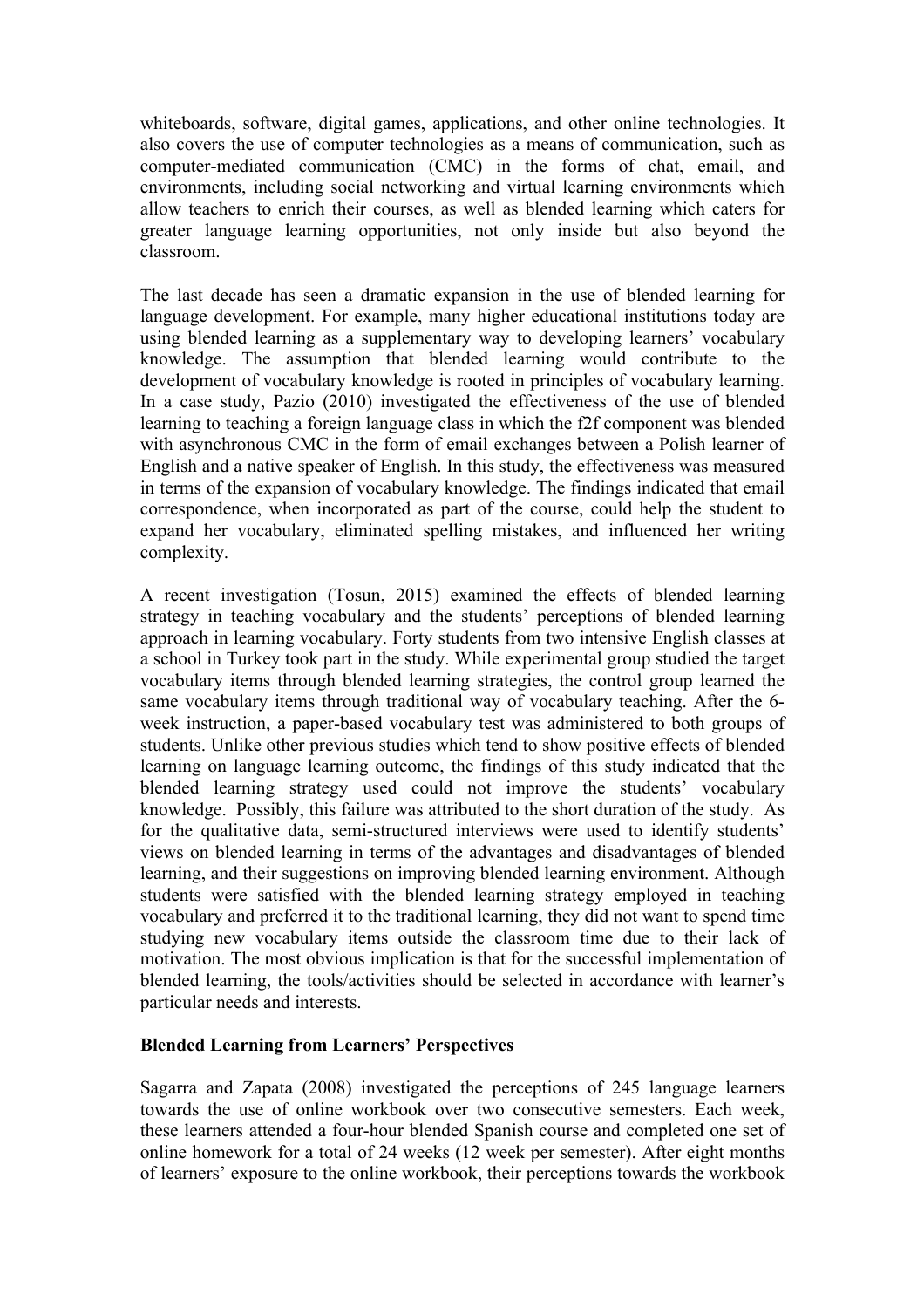were measured using a survey. The qualitative data of the survey was then compared to the quantitative data from two different language assessment tests. The test results suggested a significant increase in learners' grammar scores and the results were found to generally agree with the positive findings of learners' perceptions of the online workbook obtained in this and previous studies, highlighting its pedagogical benefits in terms of accessibility to the materials, user-friendliness, and instant feedback. Most importantly, the majority of participants were in favour of the usefulness of the online workbook for language learning, especially in the areas of grammar and vocabulary acquisition.

While most of the previous studies have presented positive findings of how language learners felt about blended learning, which appears to convince the reader that it is a satisfying learning environment for language learning process, any challenges faced when studying online remain to be answered. Accordingly, Sun's (2014) study, for instance, focused entirely on the difficulties that confronted online language learners, as well as the way they had adapted to fully online learning environment. The author surveyed 46 learners. Both quantitative and qualitative findings obtained from a questionnaire revealed 6 major difficulties: 1) following the schedule and studying regularly, getting hold of classmates and finding suitable time to work together, 3) paring/teaming up and working collaboratively, 4) ensuring constant engagement with the class, 5) keeping self-motivated and being self-directed learner, and 6) socializing.

Another study (Bueno-Alastuey & Pérez, 2014) investigated students' perceptions of the usefulness of technology in all the language skills and aspects in an EFL blended course with a full degree of technology integration and compared these perceptions to those of students of a Spanish as a Second Language blended course with a lower level of technology integration. In general, the study showed that both groups of students had not previously used technology much for language learning, that their responses varied, depending on use of technology in their language courses, and that students with an increased use of technology in their courses appeared to realize both its potential for productive skills (i.e. speaking and writing) and its drawbacks. Additionally, the perceived usefulness of technology for skills and different areas of language varied. In other words, students who had used technology less in their course considered technology the most useful for some aspects of language (i.e. grammar and vocabulary), followed by receptive skills (i.e. reading and listening), and the least useful for the development of pronunciation and productive skills. Nevertheless, students who had used technology more in their course found the technology slightly useful for language aspects and receptive skills, but highly helpful for their improvement of pronunciation and productive skills. Based on the students' generally positive perceptions of the usefulness of technology, the study encouraged technology integration in language classrooms and suggested including particular training to reduce the number of students rejecting the use of technology.

Ja'ashan (2015) conducted a study of learners' perceptions and attitudes towards a blended English course at University of Bisha. The study attempted to identify the perceptions and attitudes that blended learning can provide to students' learning experiences and to investigate negative impressions of blended English courses from their perspectives. A questionnaire was administered to students of English department from eight levels of an undergraduate program, and 130 responded. The study revealed learners' positive perceptions and attitudes towards blended learning.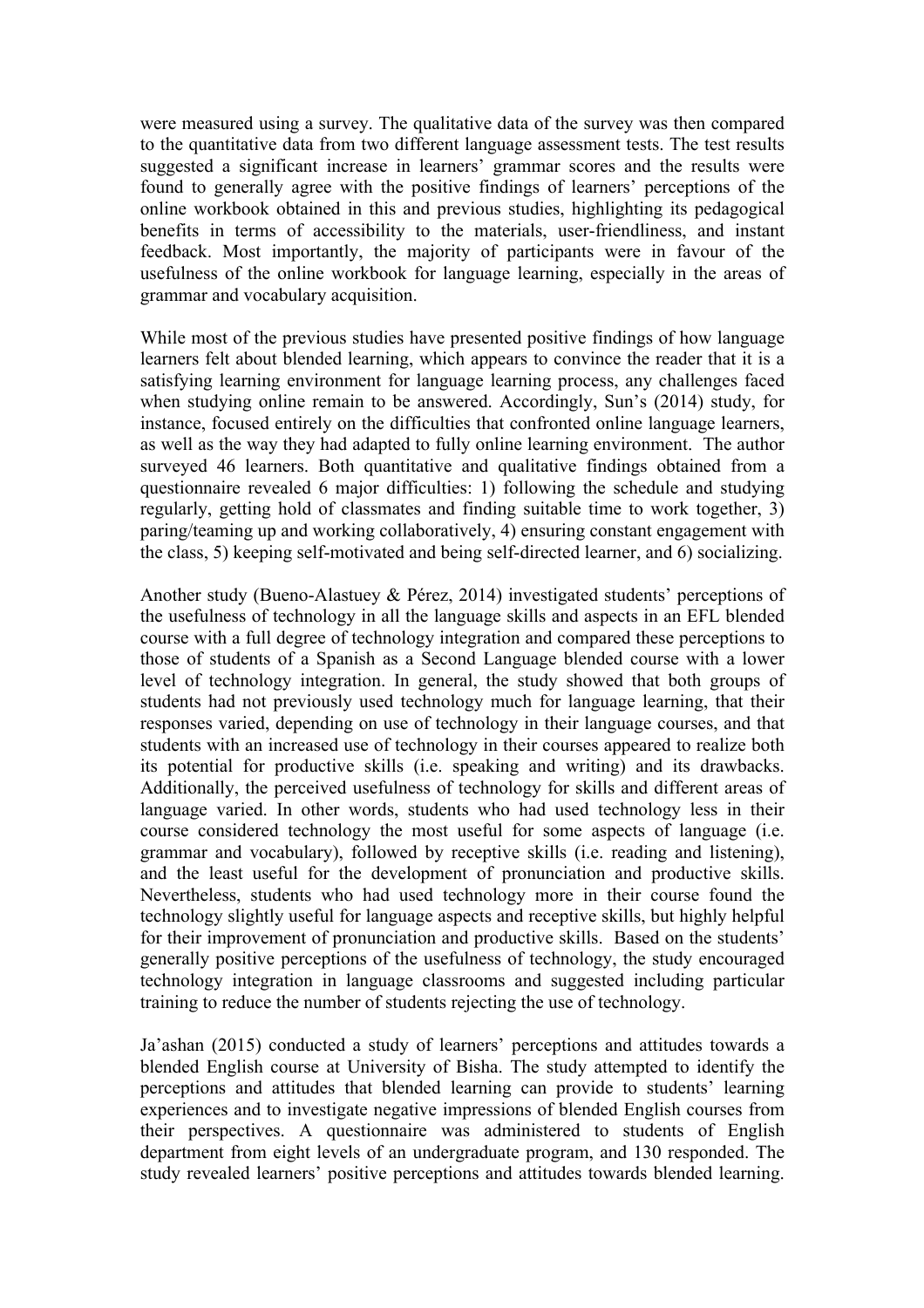The study also concluded that blended learning is as effective as face to face learning in developing and improving knowledge and skills. However, the results reflected students' negative impressions in some points: waste of time, easy cheating and social isolation.

Blended learning is an area of interest for many researchers from various domains and empirical studies have indicated that it has the potential of achieving better language learning outcomes. Nevertheless, the body of the literature on blended learning in language education, especially for language programs at the tertiary level in the EFL contexts such as Thailand (the setting for this study), is still insufficient, and further research is, thus, required in ELT contexts (Tomlinson & Whittaker, 2013). In addition, most studies in EFL tertiary education have focused on examining the superiority of blended language learning compared to traditional f2f instruction (Gleason, 2013) and suggested the effectiveness of the newer environment on learning outcomes. However, it has been often argued that technology alone cannot create a successful blended language learning environment. In fact, the successful implementation of new learning environments incorporating technology, like in the case of blended learning, should be also based on the understanding of learners' perceptions (Hong & Samimy, 2010; Jamieson, Chapelle, & Preiss, 2005; Pardo-Ballester, 2012; Sun, 2014). Learners must be included and their perspectives need to be investigated because they are 'the most important participants in the online learning adventure' (Sun, 2014, p. 19) and they are considered as 'experts on their learning and the benefactors of well-developed materials' (Kessler & Plakans, 2001, p. 15). Without an understanding of learners' perspectives, it would be difficult to create new and effective language learning environments. It is therefore worthwhile to investigate how learners perceive blended learning in their language courses so that we can determine benefits and limitations and find practical suggestions for successful blended learning design and implementation.

# **Research Methodology**

### **Research questions**

This study sought to investigate the use of blended learning in EFL courses at a tertiary level in Thailand, with the predominant focus on learners' perspectives. The objective of this study was twofold: 1) to investigate how Thai EFL learners at the tertiary level think about blended language learning courses, and 2) to determine how they see the benefits and limitations of this learning environment, its impact on their language learning practice, and how to promote effective implementation of blending courses. To achieve this, the present study posed the following research questions:

- RO1: How do learners perceive blended learning in English courses?
- RO2: How do learners' perceptions inform the benefits, limitations, and suggestions for effective implementation of blended learning in English courses?

### **Research settings and participants**

Blended learning is substantially emphasised in Higher Education in Thailand. To respond the requirement, at the time of the study, six major public and private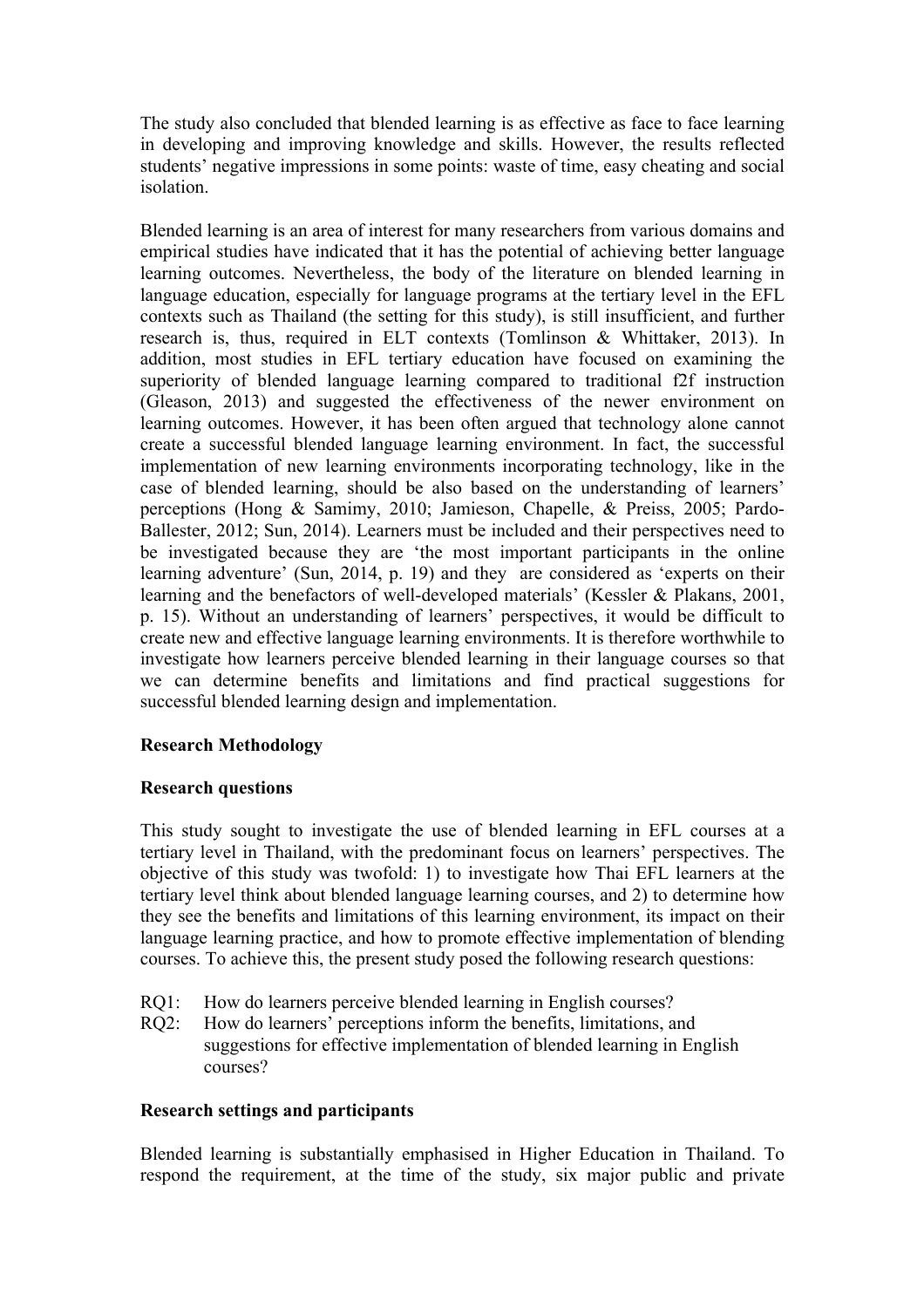institutions in Thailand, which are active in blended language learning programmes, were involved. Each institution offers two English foundation courses in the first year of the university education. Each course meets twice a week for 3 hours for 15 weeks. Moreover, each institution is similar in that approximately 1,000-1,200 first year students are enrolled in these foundation courses. Their EFL programs have developed substantial blended language learning environments where CALL (i.e. any form of online technologies for language learning) is utilized as an online component of the language courses. Their English programs use commercial textbooks with companion online workbook components. These are designed for blended learning in a variety of implementation models: a) students are required to study part of a lesson online to prepare for f2f instruction, b) students are required to do some lessons (e.g. speaking, pronunciation) in class and others (e.g. grammar, vocabulary) online either in the classroom or computer lab, c) students are required to study whole lessons online and then attend class to put what they have learned into practice in f2f instruction, d) students are provided with additional practice in online formats for their self-study outside class. Since blended learning in this study refers to a combination of f2f and online components, the courses selected had to be blended according to the definition. Courses that are fully online and courses that only employ educational technologies which are not web-based (e.g. lectures with PowerPoint slides) were eliminated.

A convenience sampling method was used to collect prospective participants. The study was carried out with 215 students with different majors and mixed proficiency levels and computer skills, ranging in age from 18 to 20 years old. 120 students were female and the rest were male. They indicated they had little experience with blended learning prior to their university program. They enrolled in the first year of undergraduate English foundation courses, for two consecutive terms of one academic year. Informed consent was obtained, and no incentive was offered. The participants were selected for this study because they were being engaged in a blended language program, and the results of the study would therefore be more valid.

# **Instruments**

The questionnaire was distributed to participants at the end of the second semester when they had experienced blended learning for a one-year period. The initial questionnaire was informed by information retrieved from the literature review. It was then refined by piloting with a group of university students. Participants were asked about their background (e.g. major, computer skills, and experience with blended language courses) and their perceptions of blended EFL courses. In each question item, participants were encouraged to elaborate on their responses and give comments. The quantitative and qualitative data obtained from the questionnaire were integrated and analysed.

### **Findings**

## **Quantitative data: Learners' perceptions of blended learning in English courses**

Data gathered here suggests that participants generally acknowledged that blended learning in their EFL programs have positive effects on the development of their English skills ( $M = 3.84$ ,  $SD = .28$ ). They reported their improvement in their reading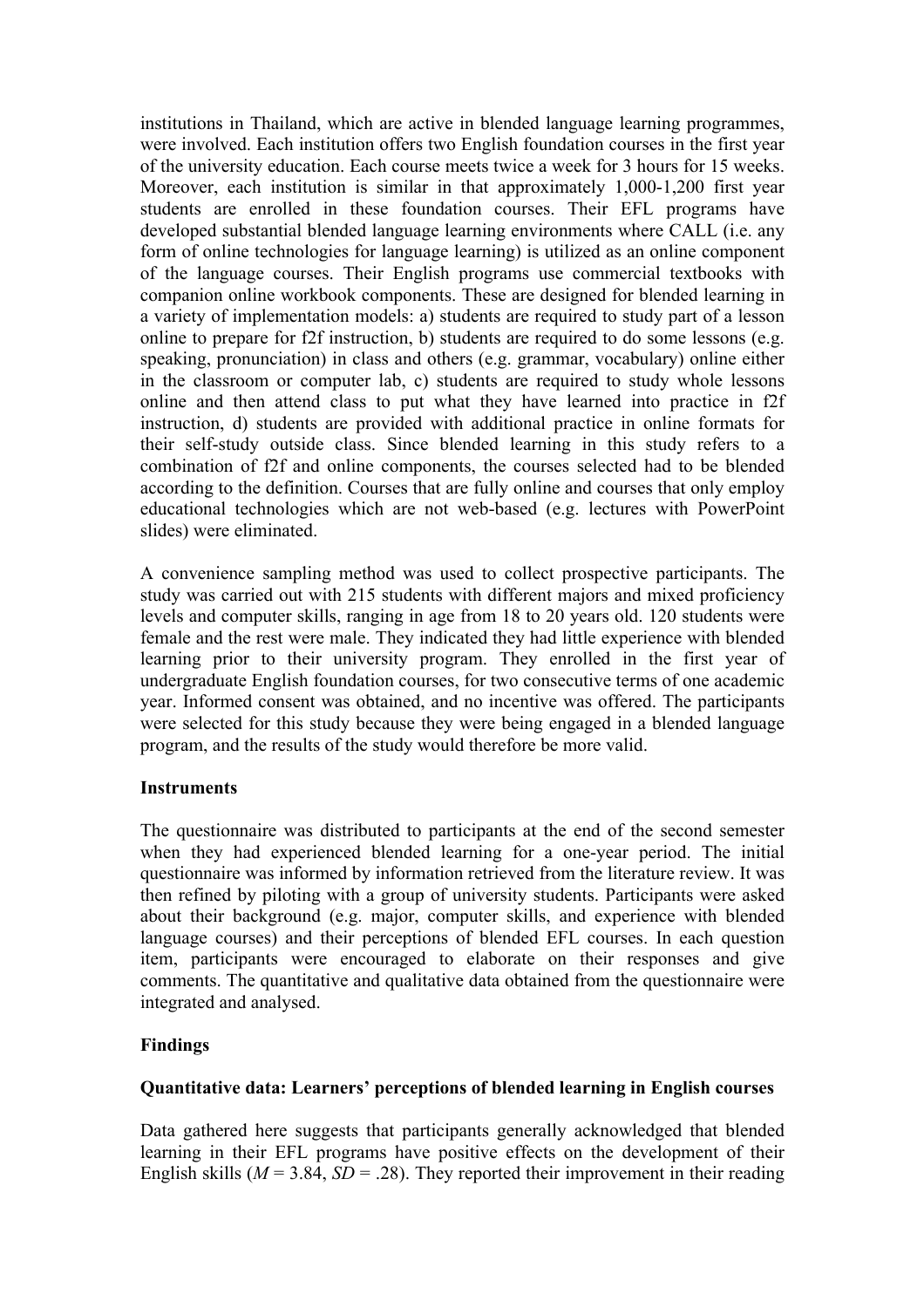skills, listening skills, and pronunciation as a result of blended language learning, with the mean of 3.36 (*SD* = .76), 4.06 (*SD* = .78), and 3.86 (*SD* = .68), respectively. They also agreed that they have more exposure to new vocabulary  $(M = 3.83, SD = .75)$  and more opportunities for vocabulary building  $(M = 4.57, SD = .50)$  and vocabulary use  $(M = 4.07, SD = .58)$ . Interestingly, they felt that blended learning is more effective than a single mode of f2f English instruction  $(M = 3.77, SD = .39)$ , and that they would like their English lessons to be blended with online components  $(M = 3.83, SD)$  $=$ .75). They were also enthusiastic about the blended courses ( $M = 3.84$ ,  $SD = .77$ ).

However, the questionnaire responses revealed some uncertainty among the participants when they were asked if blended learning allows them to develop writing skills ( $M = 2.86$ ,  $SD = .82$ ), speaking skills ( $M = 2.33$ ,  $SD = .88$ ), and grammar ( $M =$ 2.33, *SD* = .55). Participants were also quite skeptical of the effectiveness of blended learning in terms of the access to authentic materials  $(M = 2.83, SD = .79)$  and the online content/instructional materials that suit individual learners' interest  $(M = 2.76)$ .  $SD = .97$ ). Despite positive responses, participants appeared to exhibit their lower motivation in online participation  $(M = 2.33, SD = .88)$  when they familiarize themselves with a blended learning environment.

### **Qualitative data: Benefits, limitations, and suggestions for effective implementation of blended learning in English courses**

Five important advantages were reported in the written response section. The most frequently stated was that EFL learners in this study could learn more new words and enjoyed the availability of tasks (such as pronunciation and vocabulary practice) which are normally limited in a classroom setting. They also appreciated the pedagogical advantage of blended learning in providing opportunities for flexible learning, potential increased autonomous learning, and further language learning opportunities at any time. According to the written comments, an online component was considered useful in previewing and reviewing the lesson because they could work at their own pace, and practice what they needed to improve an unlimited number of times. Another reported advantage was the development of students' computer and Internet skills enhanced while taking part in the online component.

Although blended learning was positively perceived as useful for their language learning, some learners said that their blended course was not as effective as expected. The analysis of the written response revealed that blended learning was perceived by many participants to be interesting and frustrating at the same time. Some commented that they did not have much motivation for blended learning due to their preference to traditional f2f instruction and the quality of online tasks and materials which were deemed difficult, boring, and inappropriate and irrelevant to the lesson. In addition, a number of participants reported a sense of isolation when working online without interaction with the teacher and other students. When it comes to technologies used in a blended course, the findings demonstrated that features, convenience, and user friendliness were considered as significant factors. Furthermore, low English proficiency level, unpreparedness for an online component, and technical problems (such as poor computer facilities and lack of IT support) were common concerns. Some participants claimed they did not receive clear directions and guidelines from their teachers, thus finding it even more difficult to independently participate in blended courses. They also felt disappointed when their teachers told them that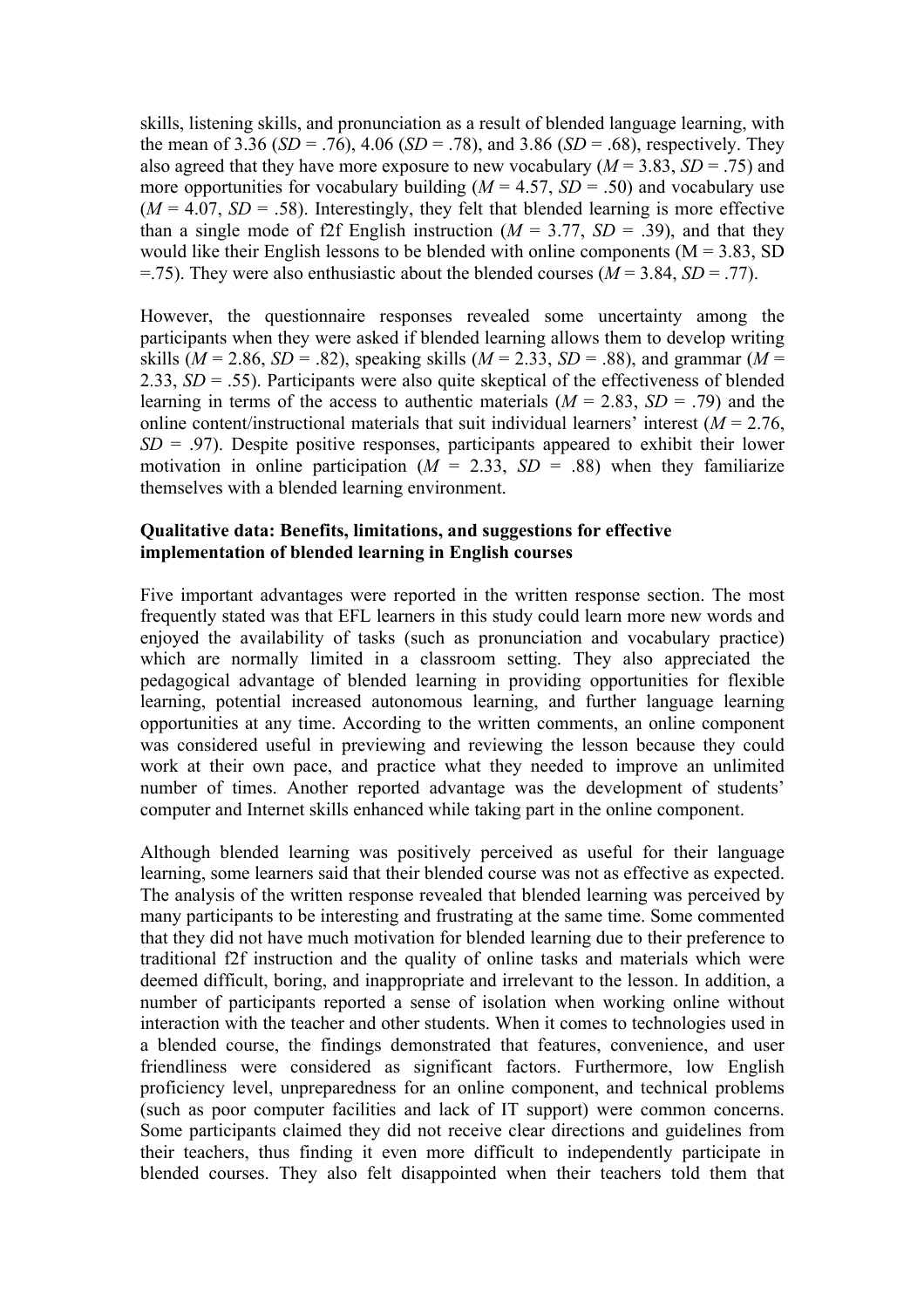blended learning is the responsibility of the learners and assumed that all students do not require training because they already have necessary knowledge, skills, and strategies to support their learning with technology. One student said, "*Although I can use certain technologies, I am not confident in exploiting them for language learning*."

When asked how a blended language course can be improved, the majority suggested providing proper training for both learners and the teachers so that the former can effectively use tools and resources and successfully learn in a blended course, and that the latter can build competence and confidence in conducting a blended course. Other suggestions included the reduction in blended-learning hours, the use of more authentic, interesting tasks and the provision of synchronous communication tools, such as social network sites, for feedback and prompt support.

## **Conclusions and Implications**

This study has dealt with the voices of Thai EFL university students on blended learning. It primarily aimed at examining their perceptions of blended language courses in order to understand how they perceived blended learning for their language learning and how their perceptions informed benefits, difficulties, and suggestions to ensure successful design and implementation of the blended learning programs, particularly in EFL contexts.

Most of the previous studies with the focus on learners' attitude toward, perception of, or performance in, a f2f instruction with the use of CALL are overwhelmingly positive (e.g. Lai & Gu, 2011; Nguyen, 2011; Yang, 2011). Nonetheless, the present study has clearly provided mixed findings including both favourable and unfavourable views. The quantitative findings indicated that blended learning, when well implemented, had the potential to become a useful learning environment and create effective opportunities for language learning. However, some of EFL students in this study found taking blended courses challenging. The reasons were usually related to difficulty in maintaining motivation and the feelings of frustration and isolation of the online learning experience as part of their blended courses. Moreover, the qualitative results can provide a basis for the improvements of blended learning programs. Learner training and prompt support, appropriate tasks and blend of technology, and the teachers' competence in blended learning implementation can make blended language learning succeed, and these should be key concerns for tertiary education institutions to run blended language courses smoothly.

It is evident from this study that not all language learners received all the benefits of blended language learning programs. This indicates considerable practical and pedagogical demands on language teachers. Perhaps, the most obvious is that teachers should be aware that there are other factors to be taken into consideration: learners' proficiency level, computer skills, individual differences in language learning, and the quality of instructional materials, learning experience and language learning technologies, which can affect learners' perceptions of blended EFL courses as well as their interest, motivation, engagement, and commitment. At the pedagogical level, blended language programs require the ability of teachers to effectively use technological tools in their blended courses for online instruction delivery, online interaction, digital material development, and, perhaps, online assessment.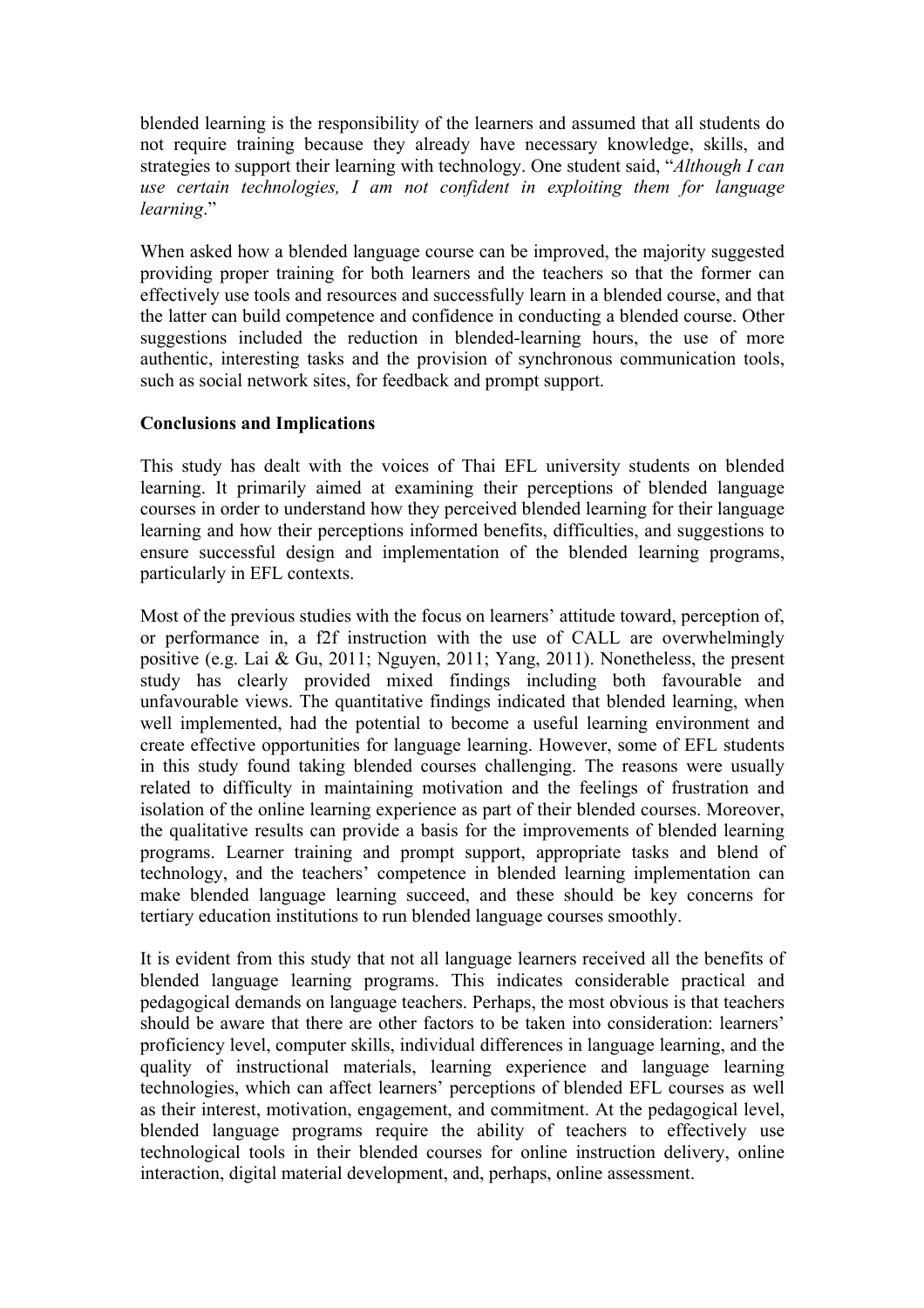Assistance and guidance from the teachers might broaden learners' confidence in learning with technology, making the learning experience in blended courses more rewarding since both language and computer skills are simultaneously enhanced. However, it is possible that the novelty of the online component in a blended course will gradually disappear when students are more familiar with it. Lee and Im (Lee  $\&$ Im, 2006) found in their investigation of university-level learners in Korea that although students were generally positive about blended learning, over time students become less satisfied with it and spend less time studying. Blended language courses thus require teachers' ability to design instructional activities that enhance students' language skills, motivation and autonomous learning, as well as give them the opportunity to work collaboratively and extend their time on tasks, tapping into their interest, needs, skills, and abilities in blended learning. This also applies at the practical level, in terms of the ability to select appropriate online materials. According to Reinders (2012), it is the teachers' responsibility to determine the relevance and appropriacy of learning resources and find ways to package them together with appropriate instructions and support. The most obvious implication is that for the successful implementation of blended learning, as pedagogy is evolving, teachers' roles should be changed to a facilitator of learning both inside and outside of the classroom. Specific teaching skills are also required for teachers to conduct a blended course and encourage students to take full pedagogical advantages of blended learning for the development of their English.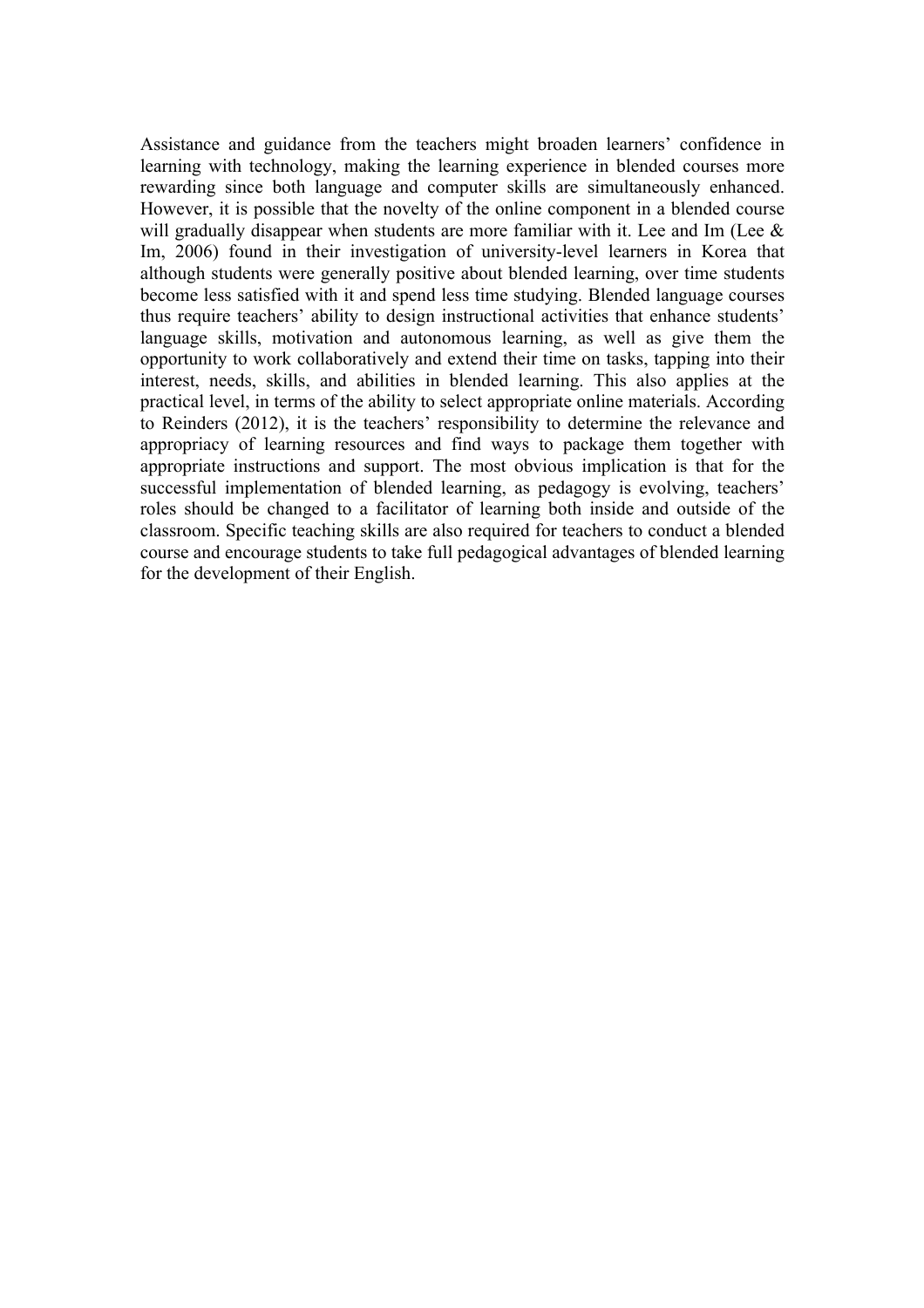#### **References**

Bañados, E. (2006). A Blended-learning pedagogical model for teaching and learning EFL successfully through an online interactive multimedia environment. *CALICO Journal, 23*(3), 533-550.

Bueno-Alastuey, M. C., & Pérez, M. V. L. (2014). Evaluation of a blended learning language course: students' perceptions of appropriateness for the development of skills and language areas. *Computer Assisted Language Learning, 27*(6), 509-527.

Chapelle, C. A. (2003). *English language learning and technology: Lectures on applied linguistics in the age of information and communication technology*. Amsterdam/Philadelphia: John Benjamins Publishing Company.

Gleason, J. (2013). Dilemmas of blended language learning: Learner and teacher experiences. CALICO Journal, 30(3), 323-341.

Gruba, P., & Hinkelman, D. (2012). Blending Technologies in Second Language Classrooms. Basingstoke, Hampshire: Palgrave Macmillan.

Hong, K. H., & Samimy, K. K. (2010). The influence of L2 teachers' use of CALL modes on language learners' reactions to blended learning. CALICO Journal, 27(2), 328-348.

Ja'ashan, M. M. N. H. (2015). Perceptions and attitudes towards blended learning for english courses: A case study of students at university of bisha English Language Teaching, 8(9), 40-50.

Jamieson, J., Chapelle, C. A., & Preiss, S. (2005). CALL evaluation by developers, a teacher, and students. CALICO Journal, 23(1), 93-138.

Kessler, G., & Plakans, L. (2001). Incorporating ESOL Learners' Feedback and Usability Testing in Instructor-Developed CALL Materials. TESOL Journal, 10(1), 15-20.

Lai, C., & Gu, M. (2011). Self-regulated out-of-class language learning with technology. Computer Assisted Language Learning, 24(4), 317-335.

Levy, M., Hubbard, P., Stockwell, G., & Colpaert, J. (2014). Research challenges in CALL. Computer Assisted Language Learning, 28(1), 1-6.

Marsh, D. (2012). Blended learning: Creating learning opportunities for language learners. Cambridge: Cambridge University Press.

McCarthy, M. (Ed.) (2016). The Cambridge Guide to Blended Learning for Language Teaching. Cambridge: Cambridge University Press.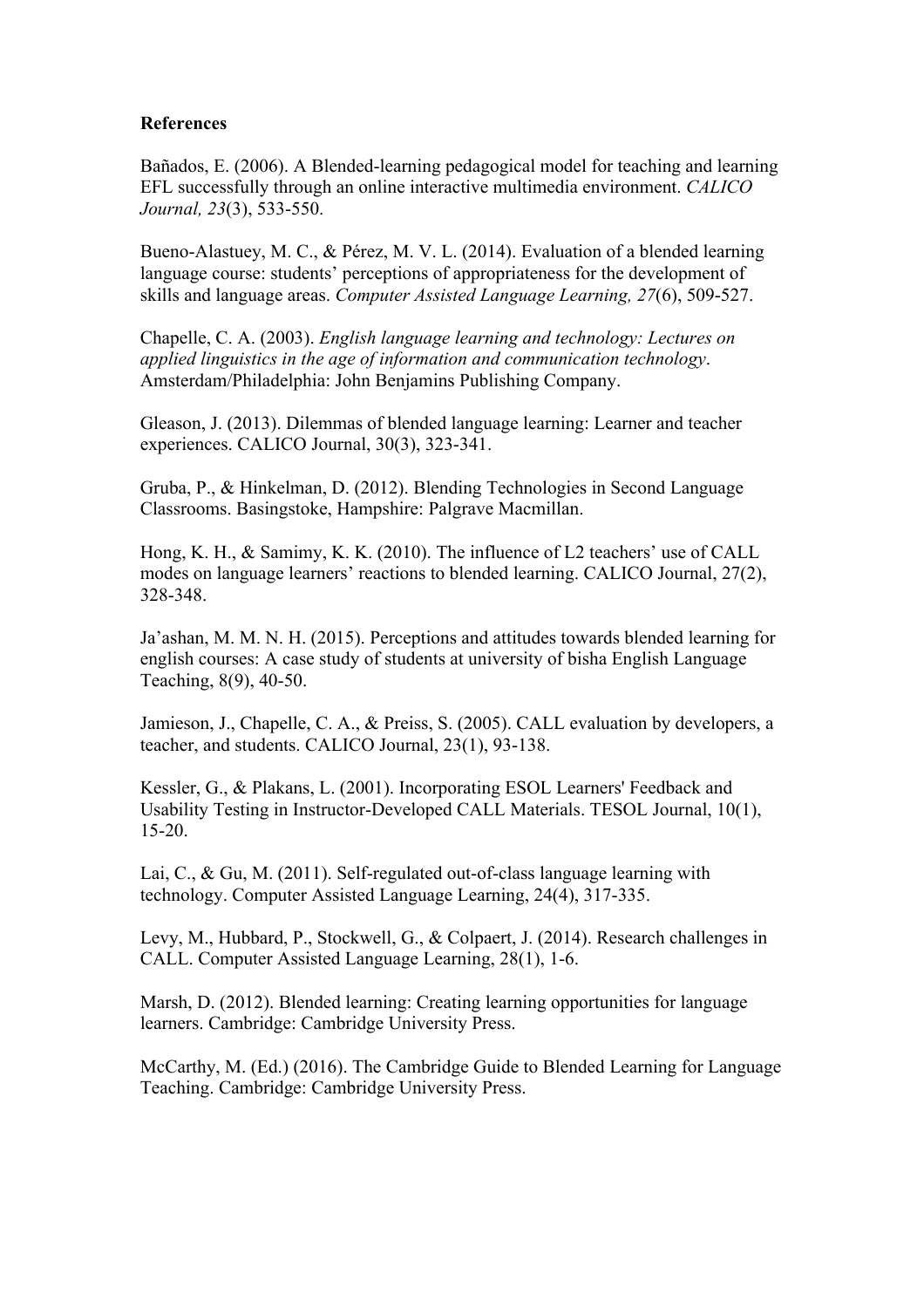Murphy, L., & Hurd, S. (2011). Fostering learner autonomy and motivation in blended teaching. In M. Nicolson, L. Murphy, & M. Southgate (Eds.), Language Teaching in Blended Contexts (pp. 43–56). Edinburgh, U.K.: Dunedin Academic Press Ltd.

Nahdaleni, I., & Dharmawan, Y. Y. (2016). Learner autonomy in blended learning speaking class. Proceedings of The Fourth International Conference on Education and Language (4th ICEL) 2016, 91-97.

Neumeier, P. (2005). A closer look at blended learning - parameters for designing a blended learning environment for language teaching and learning. ReCALL, 17(02), 168-173.

Nguyen, L. V. (2011). Learners' reflections on and perceptions of computermediated communication in a language classroom: A Vietnamese perspective. Australia Journal of Educational Technology, 27(8), 1413-1436.

Pardo-Ballester, C. (2012). CALL evaluation: Students' perception and use of LoMásTv. *CALICO Journal, 29*(3), 532-547.

Pazio, M. (2010). Blended learning and its potential in expanding vocabulary knowledge: A case study. Teaching English with Technology, 10(1), 3-30.

Reinders, H. (2012). Online and blended instruction. In A. Burns & J. C. Richards (Eds.), The Cambride guide to pedagogy and practice in second language teaching (pp. 287-293). Cambridge: Cambridge University Press.

Sagarra, N., & Zapata, G. C. (2008). Blending classroom instruction with online homework: A study of student perceptions of computer-assisted L2 learning. ReCALL, 20(02), 208-224.

Sharma, P., & Barrett, B. (2007). Blended learning: Using technology in and beyond the language classroom. Oxford: Macmillan Education.

Stockwell, G. (Ed.) (2012). Computer-Assisted Language Learning: Diversity in Research and Practice. Cambridge: Cambridge University Press.

Sun, S. Y. H. (2014). Learner perspectives on fully online language learning. Distance Education, 35(1), 18-42.

Tomlinson, B., & Whittaker, C. (Eds.). (2013). Blended learning in English language teaching: Course design and implementation. London, UK:: British Council.

Tosun, S. (2015). The effects of blended learning on EFL students' vocabulary enhancement The Proceedings of the 1st GlobELT Conference on Teaching and Learning English as an Additional Language, 641-647.

Yang, Y.-F. (2011). Engaging students in an online situated language learning environment. Computer Assisted Language Learning, 24(2), 181-198.